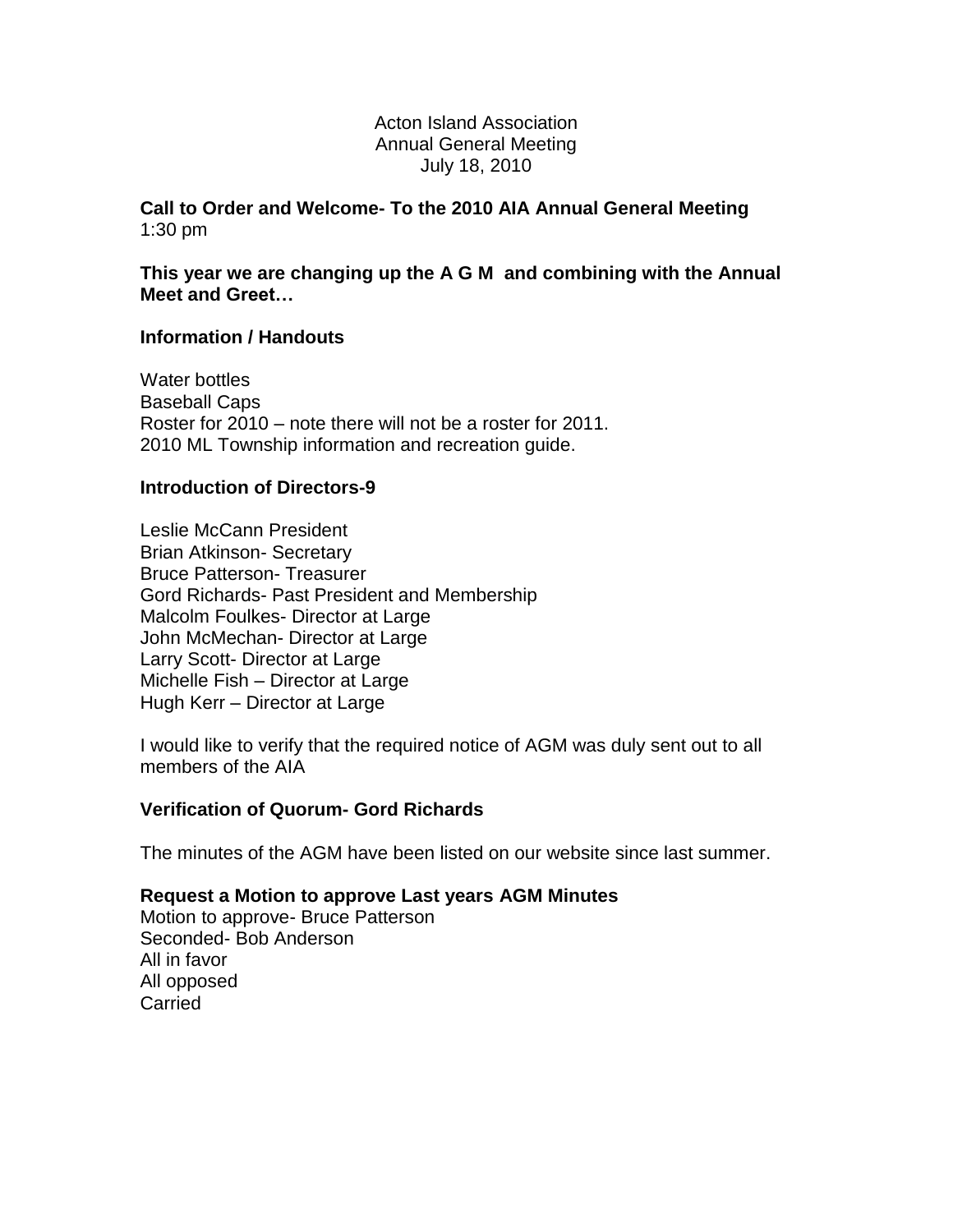## **Review the Financial Statements**- **Bruce Patterson**

Statements will be attached to the AGM minutes. Motion- Bruce Patterson 2<sup>nd-</sup> Gord Richards. All in Favor All opposed **Carried** 

### **Motion to Approve Contributions to other Organizations**

AIA financially supports the Muskoka Lakes Marine Patrol CAPTR- WRAFT- waterfront ratepayers after fair taxes With a contribution of \$500.00 each for their efforts Motion- Malcolm Foulkes Seconded- Hugh Kerr All in Favour All Opposed- Carried

## **Report on the Activities of the Directors**

**Roster-** is now available.

This is the  $6<sup>th</sup>$  year we have published the roster, as there does not seem to be a huge change in information so we will only be printing it every 2 years now. The next roster will be 2012.

**AIA Website**- Thanks to Steve Messenger for all his efforts with this site

#### **Meet and Greet**

I would like to take this opportunity to thank Tom and Anne Verth for hosting both the AGM and the Meet and Greet

We will be looking for a new venue for 2011.

If you have any interest in letting us use your property, please let me know. Please be advised that the board of directors does the lion's share of set up and tear down for the combined events. Moreover, we provide all the tables, cutlery, plates, wine beer, pop and ice.

## **Bala Falls Update ( Leslie McCann)**

As reported in the spring news letter this debate still carries on. It has become a key campaign feature in the upcoming Township of Muskoka Lakes Mayoral Elections. We currently have 3 candidates and I urge you to research this issue and cast your votes.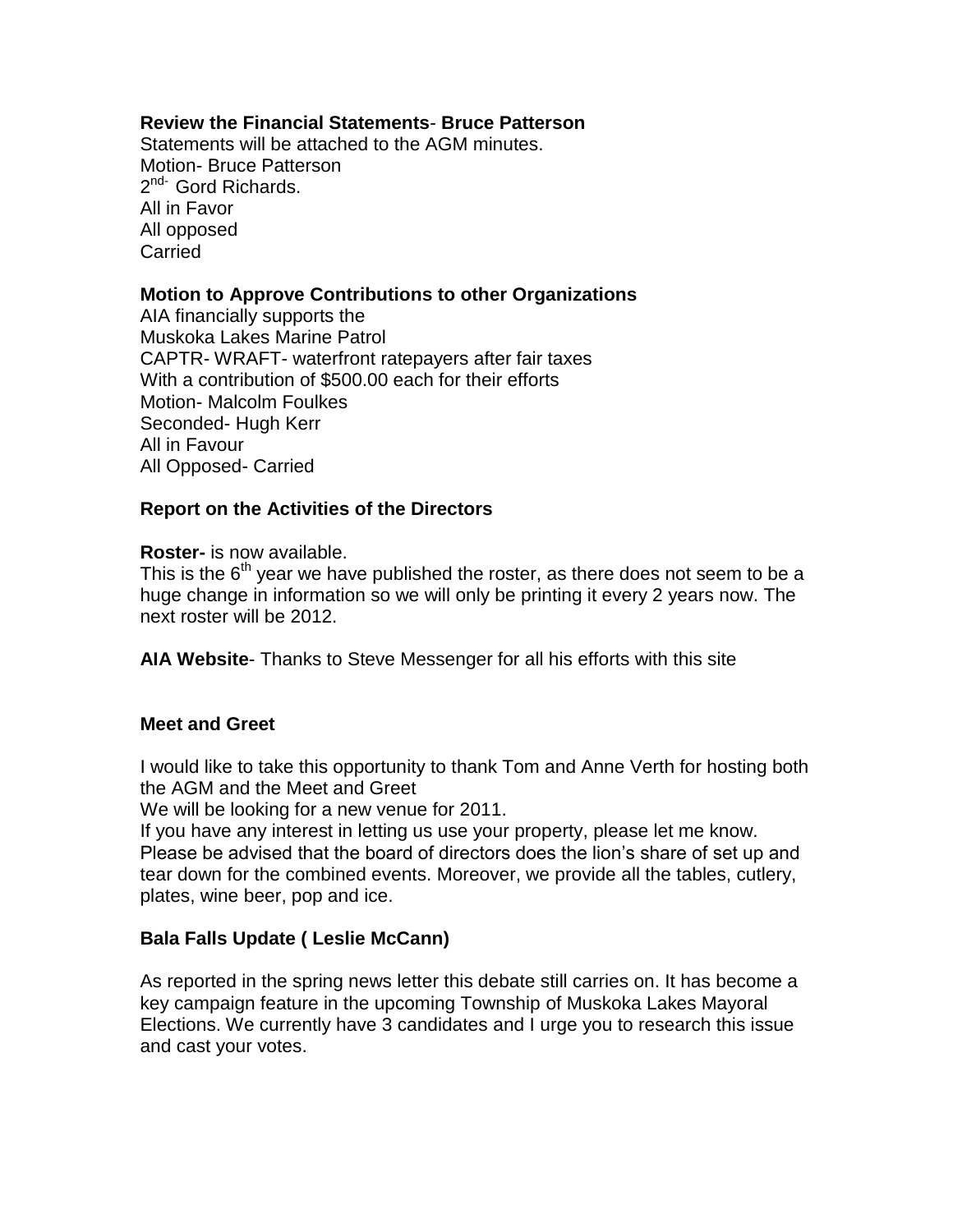# **1065 Innisfree Rd – Collaci Update: (Leslie McCann)**

The previous structure (foundation for house) has been demolished and we are waiting to see what re vegetation is to be applied.

## **Shoreline Alteration (Gord Richards)**

Gord Richards contacted the township to report that major landscaping and shoreline alteration was taking place on a property to the west side of Acton Island Road opposite the Sheperd Property at 1105 Acton island Road. He was informed by Brian Hare that he had notified the Dept of Fisheries and Oceans as well as Steve Fahner at the Township office. Steve Fahner contacted Gord and indicated that shoreline restoration would be required by the owner. Based on previous shoreline alterations there is concern that the township will not push this matter. Time will tell.

# **AIA Sign (John McMechan)**

Muskoka Lakes Township has been converting the old town signs to a standard looking sign and with township approval. Permission was granted for the Land owner to erect the sign on his property. The basic township approved design, colouring and lettering has been copied. The sign should be up by the conclusion of Labour Day Weekend 2010.

We expect the cost to the association to be in the area of \$1000.

## **Questions from the Floor:**

Gord Richards

Gord asked about the status of the investigation of establishing heritage lands for the interior lands on the island.

Larry Scott responded outlining the requirements and that he was following up on this and would report back to the Board and the membership.

## **Nominations of Members for Election of Directors**

Bruce Patterson will be stepping down.

Leslie McCann, Brian Atkinson and Larry Scott are up for re-election.

Gord Richards, John McMechan, Malcolm Foulkes, Michelle Fish and Hugh Kerr are entering their  $2^{nd}$  of a 2 year term